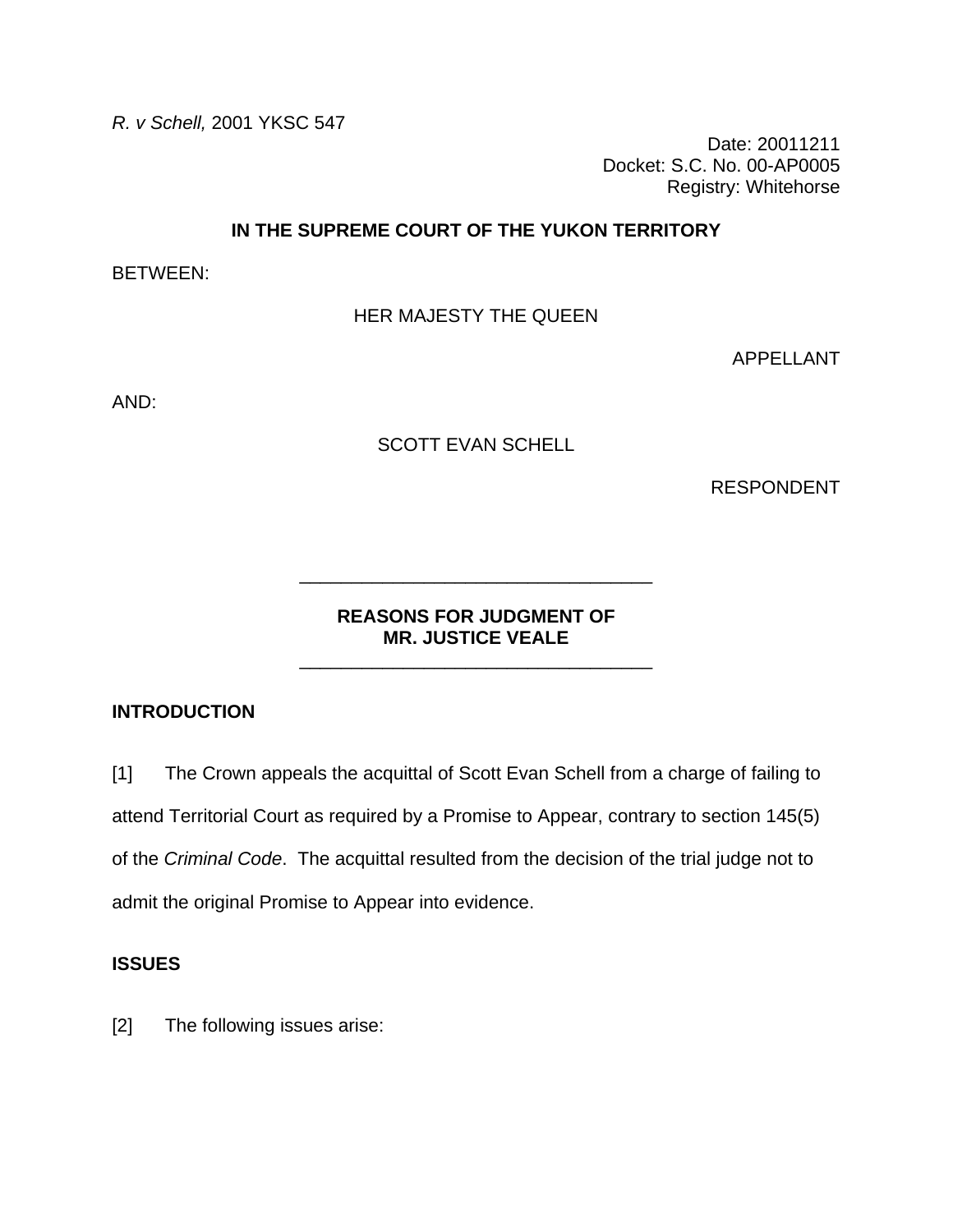- 1. What criteria governs the discretion of the trial judge to admit or refuse to admit evidence?
- 2. Did the trial judge err in refusing to admit the Promise to Appear into evidence?

### **THE TRIAL DECISION**

[3] Mr. Schell was charged with failing to attend Territorial Court contrary to s. 145(5) of the *Criminal Code*. During the course of the Crown's case, the Crown requested the clerk to produce the original Promise to Appear to be tendered as an exhibit. The trial judge directed the clerk not to produce the Promise to Appear. Following a no evidence motion by the defence, the accused was acquitted.

[4] As I understand it from counsel on the appeal, the original file was for another offence and numbered 99-00622. It contained the original sworn Information and the Promise to Appear. As is the practice in the Territorial Court, an additional No. 99- 00622A was created to identify the failure to appear charge. The new Information alleging the breach of s. 145(5) of the *Criminal Code* was filed in the same file which now has two court numbers. Therefore, when the Crown requested the clerk to produce the original Promise to Appear, it was from the same Territorial Court file which was in the control or possession of the clerk during the trial. To be perfectly clear, I understand that there was only one file with two numbers indicating related matters.

[5] The trial judge found that the proof of a court record or document by certificate under s.145(9) of the *Criminal Code* is permissive and does not preclude the common law method. At common law, court documents could be proved by production of either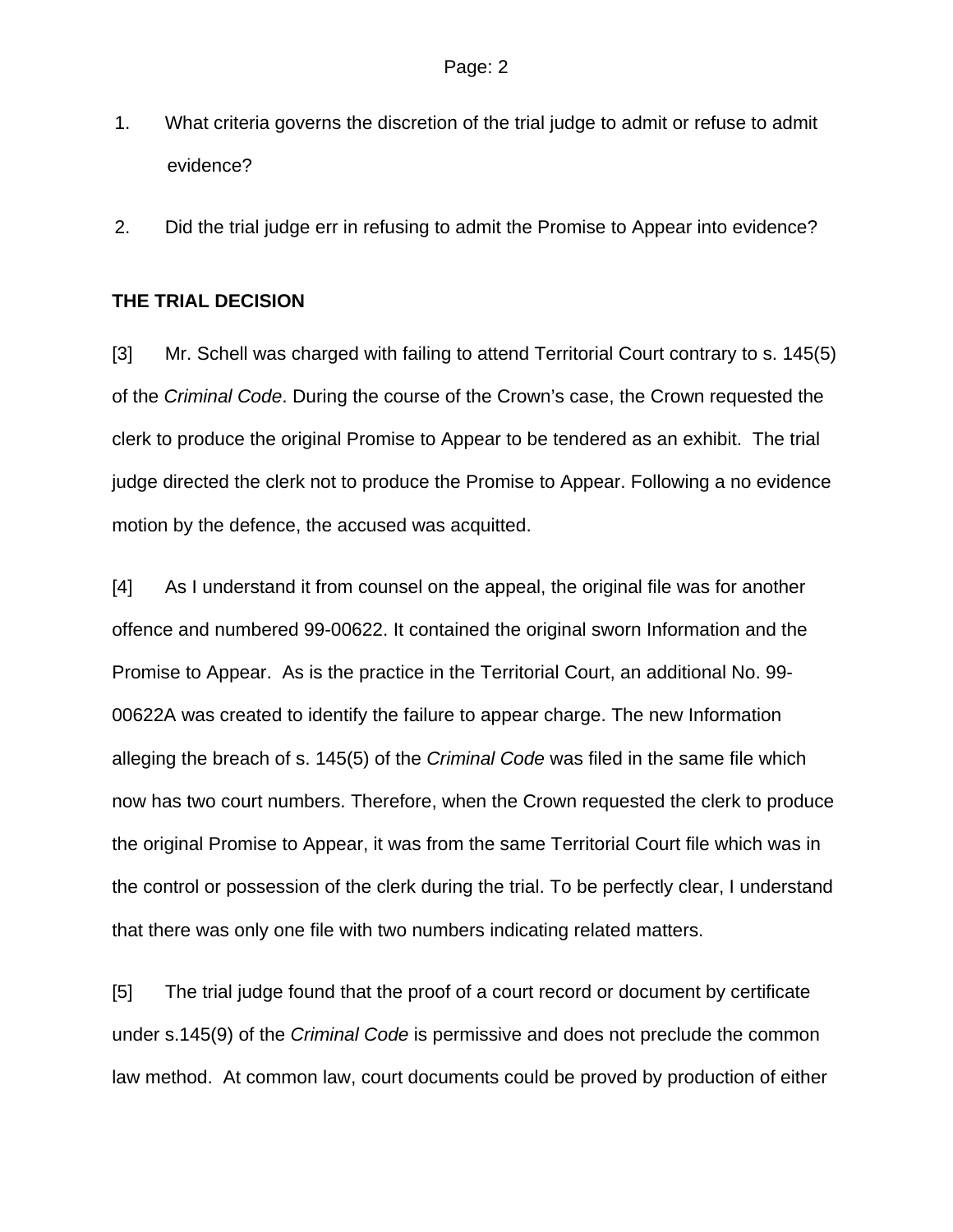### Page: 3

the original record or an exemplification under seal of the court, neither of which required notice. (See *R. v. Tatomir* (1989), 51 C.C.C. (3d) 321 (Alta. C.A.).) An exemplification is a certified copy of the original document under the court seal.

[6] The trial judge refused to admit the Promise to Appear under what he described as his inherent jurisdiction to control the process in his courtroom. He cited the following reasons:

- 1. Allowing the Crown to take possession of the original document to be filed as an exhibit in another proceeding can result in that record being unavailable in its original location, misplaced or lost. (Para 10).
- 2. The integrity of the court files must be maintained to avoid potential loss, destruction or alteration.
- 3. The Crown should not be seen to receive special treatment. In other words, original public court records should not be turned over into the possession of the Crown, accused, or members of the public.
- 4. Certified copies or exemplification documents are easily obtainable in a matter of minutes and counsel should prepare his or her case sufficiently in advance in order to obtain the necessary documentation from the registry.

[7] The trial judge admitted the original Information, which was apparently in the possession of the Crown as there was no evidence as to how it came into the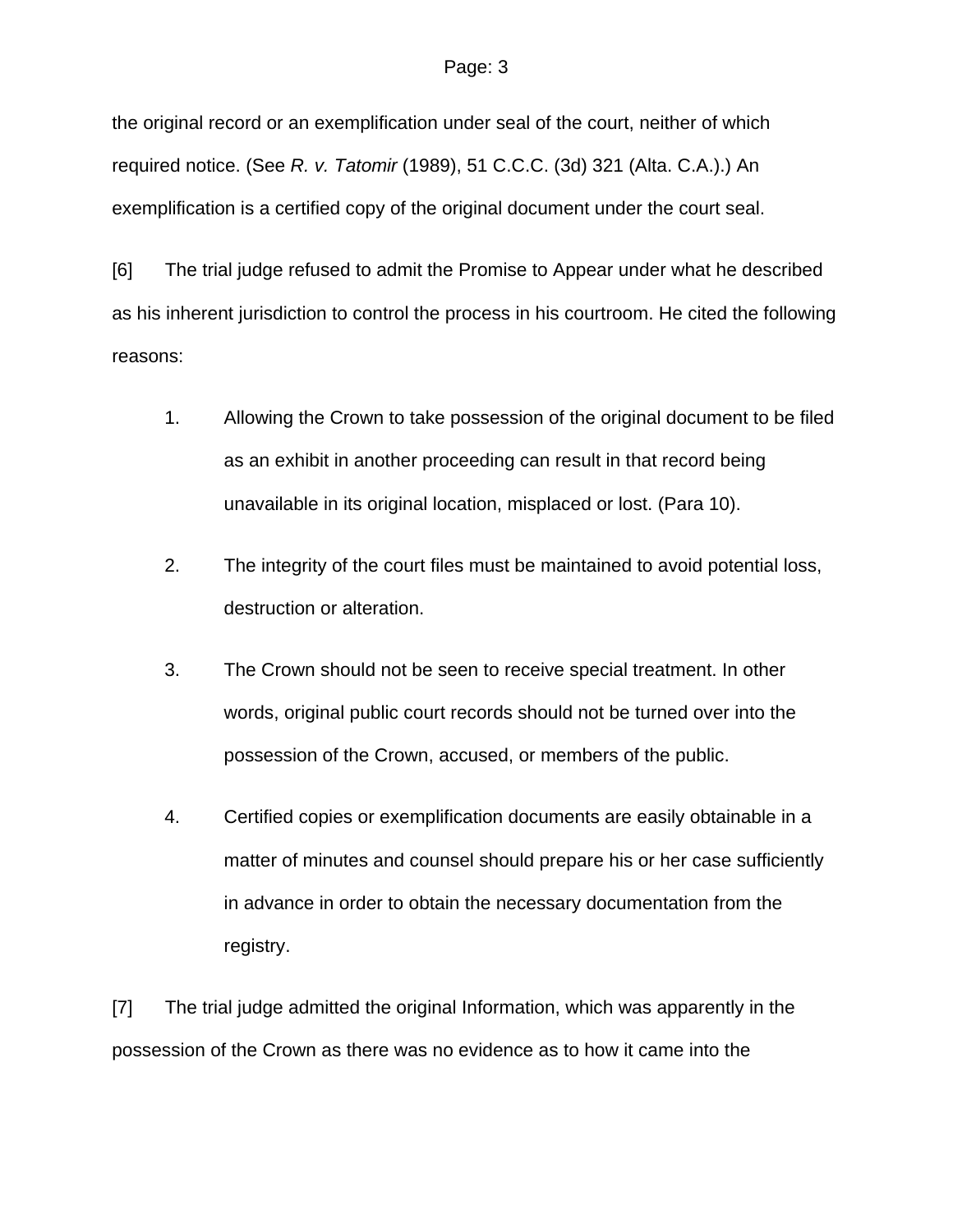possession of the Crown and no argument was made by the defence justifying its exclusion.

[8] The trial judge concluded that as there was no evidence before him as to what the Promise to Appear directed the accused to do, the Crown failed to prove an essential element of the offence. He granted the defence motion and dismissed the charge.

# **DISCUSSION**

[9] The trial judge stated that he exercised his discretion pursuant to his inherent jurisdiction to preserve order in his courtroom. I will discuss his inherent jurisdiction later.

[10] The exercise of discretion by a trial judge is not to be interfered with lightly. As set out in *Canadian Pacific Ltd. v. Matsqui Indian Band*, (1995), 122 D.L.R. (4<sup>th</sup>) 129 (S.C.C.), at para. 39:

> This discretionary determination should not be taken lightly by reviewing courts. It was Joyal J.'s discretion to exercise, and unless he considered irrelevant factors, failed to consider relevant factors, or reached an unreasonable conclusion, then his decision should be respected. …an appellate court "must defer to the judge's exercise of his discretion and must not interfere with it merely on the ground that the members of the appellate court would have exercised the discretion differently".

[11] The trial judge was not provided with any of the authorities that are now before this court in appeal.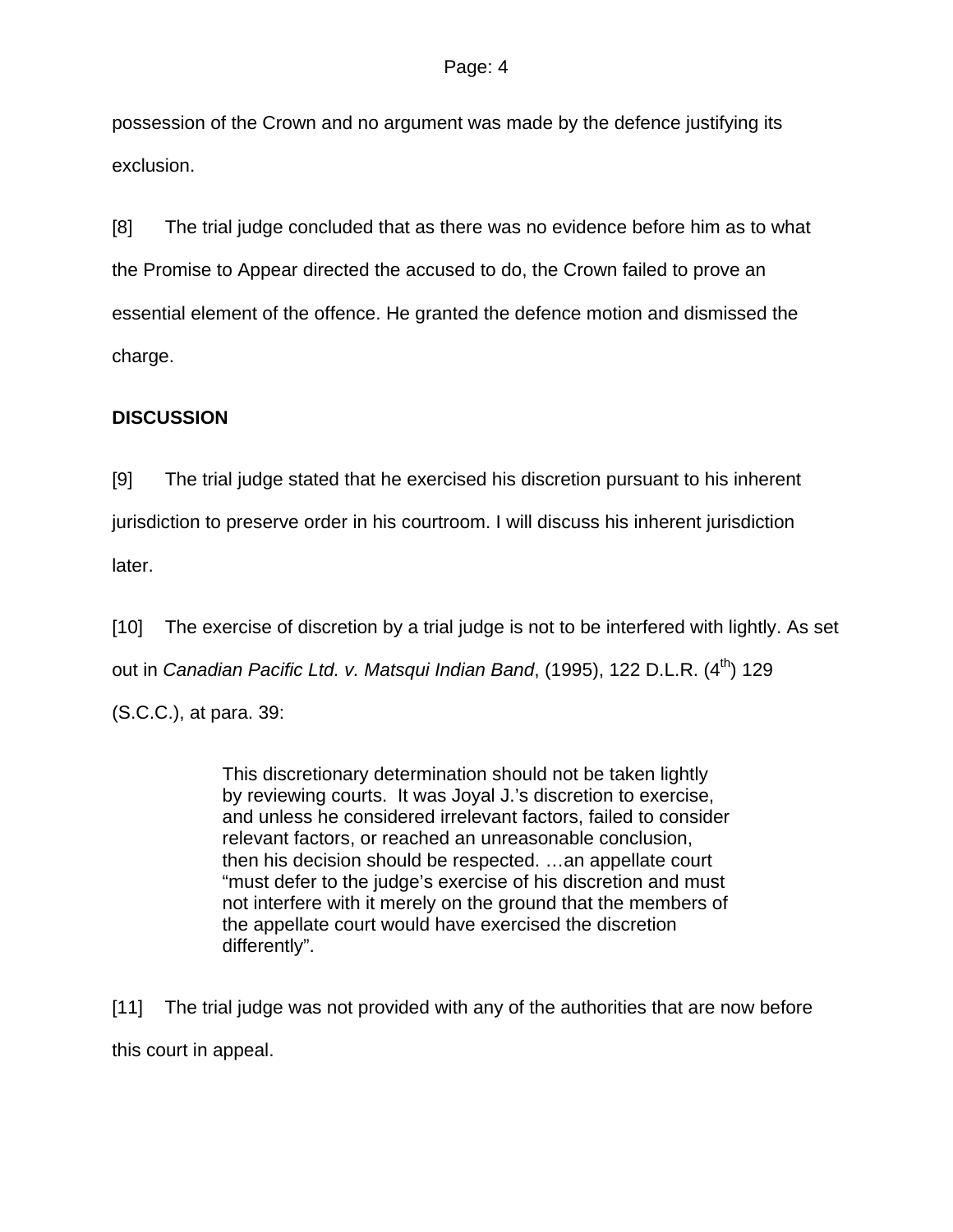[12] The same issue was encountered in British Columbia in the case of *R. v.* 

*Sawchuk,* [1984] B.C.J. No 394 (Co. Ct.) (QL). In that case, the Crown tendered a court file number 41623 and requested the Provincial Court judge to exercise his discretion and examine specific contents of the file. The Provincial Court judge examined the file and found the accused guilty.

[13] On appeal, Wong Co. Ct. J., as he then was, found that at common law original court documents were receivable on their mere production as primary evidence of their contents. Original court documents were regarded as the best evidence.

[14] In reference to the difficulty that the original documents do not become exhibits, Wong Co. Ct. J. observed at para. 9:

> Another difficulty, mentioned earlier, which may arise when proof is to be made by inspection of the Court file is that the documents relied upon do not become exhibits. On appeal the file by necessity will have to be removed from the original Court and forwarded with appeal papers to the Appeal Court. Such removal will be inconvenient. The removal might be avoided if the Judge at the time of trial directs that whatever original Court records inspected at the trial be photocopied and the photocopy become exhibits for the trial. If this is not satisfactory for the purpose of any specific appeal, the Appeal Court can direct that the Court file be brought up.

[15] In the case at bar, the trial judge did not exercise his discretion to exclude evidence. Rather, he exercised his discretion to preserve the integrity of the administration of the court. However, there is no doubt that the effect of exercising his discretion was to exclude relevant and material evidence.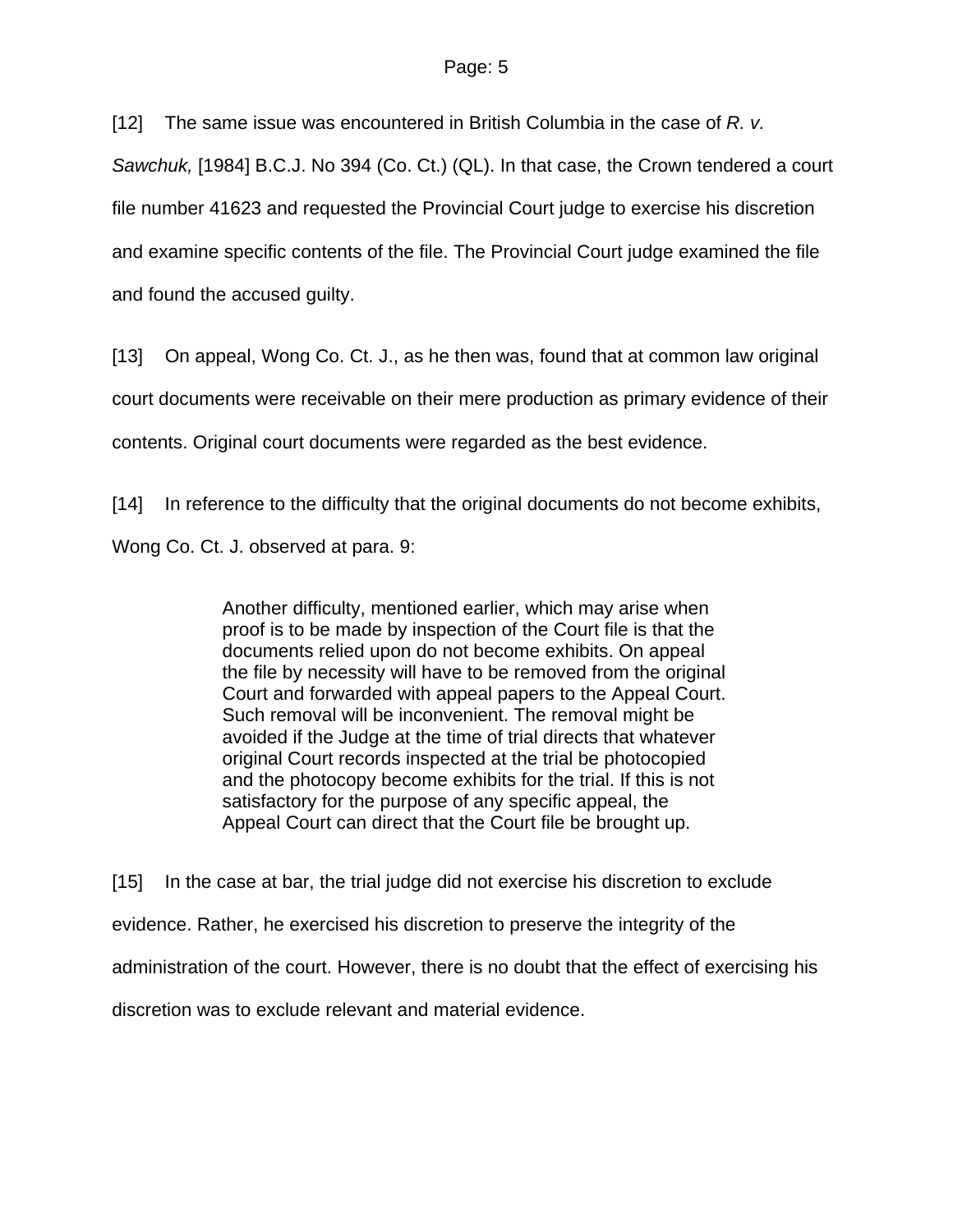# *ISSUE 1. WHAT CRITERIA GOVERNS THE DISCRETION OF THE TRIAL JUDGE TO ADMIT OR REFUSE TO ADMIT EVIDENCE?*

[16] It is well established that judges have the discretion to exclude relevant and material evidence where its probative value is outweighed by its prejudicial effect. The concept of prejudicial effect was expanded in *R. v. Mohan,* [1994], 2 S.C.R. 9 (S.C.C.), where Sopinka J., introduced the concept of cost benefit analysis. In certain circumstances, relevant and material evidence could be excluded if it involves an inordinate amount of time which is not commensurate with its value, or it is misleading in the sense that it is out of proportion to its reliability. The concept of prejudice has been further developed to include both the distorting impact discussed above, and the fairness in allowing the evidence to be presented. The latter could include unfair surprise depriving a party of the opportunity to respond.

[17] The trial judge did not exercise his discretion according to the rules of evidence. Rather, he relied upon his discretion to preserve the integrity of court administration. Although he referred to his inherent jurisdiction, the authority to "preserve order" is a statutory power in s. 78 of the *Territorial Court Act,* S.Y. 1998, c.26 which states:

# **Power to preserve order in court**

78. Every judge has the same power and authority to preserve order in a court over which he or she is presiding as may be exercised by a judge of the Supreme Court.

Alternatively, the trial judge could rely upon s. 484 of the *Criminal Code*: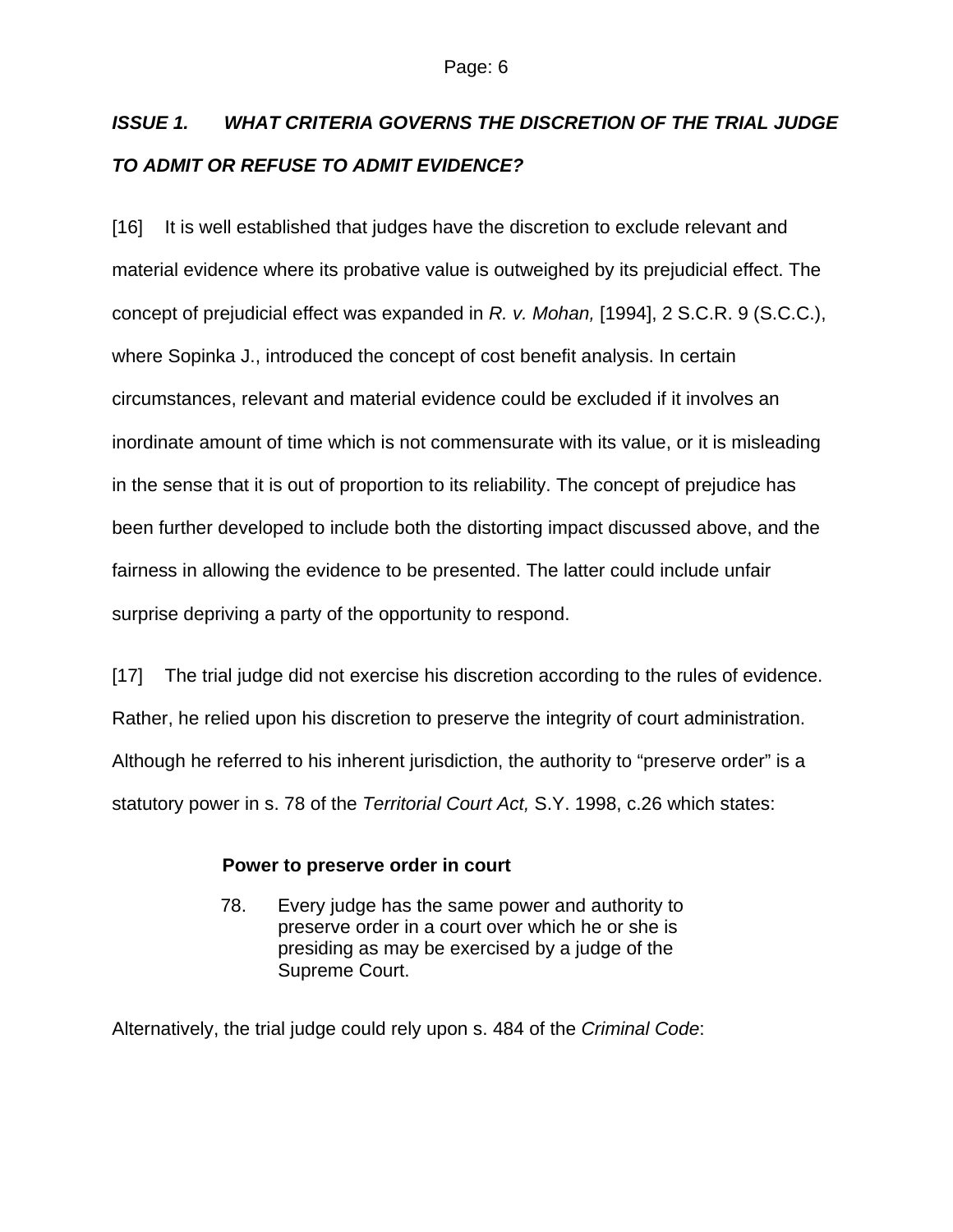## **PRESERVING ORDER IN THE COURT.**

484. Every judge or provincial court judge has the same power and authority to preserve order in a court over which he presides as may be exercised by the superior court of criminal jurisdiction of the province during the sittings thereof. R.S., c. C-34, s. 440.

[18] In my view the trial judge has a statutory jurisdiction to ensure the integrity of court documents. However, the question is whether this statutory power or discretion should be exercised where the result is to exclude relevant and material evidence.

# *ISSUE 2. DID THE TRIAL JUDGE ERR IN REFUSING TO ADMIT THE PROMISE TO APPEAR INTO EVIDENCE?*

[19] I am not prepared to say that the integrity of court administration will never require the exercise of discretion to refuse to admit relevant and material evidence. At the same time, it is clearly an outcome to be avoided except in very exceptional circumstances. It is preferable to adopt the method in *R. v. Sawchuk, supra*, to admit relevant evidence than to exercise a statutory power or discretion to exclude such evidence.

[20] The question is whether the trial judge's reasons for the refusal to admit the Promise to Appear into evidence are reasonable and relevant to the situation before him. As I understand it, the Promise to Appear was in the possession of the court, or more precisely, the clerk in attendance at the trial. It is not a situation where the Promise to Appear was in a different location or in the registry, requiring an adjournment or inconvenience to the court to review it. It was readily available and simply required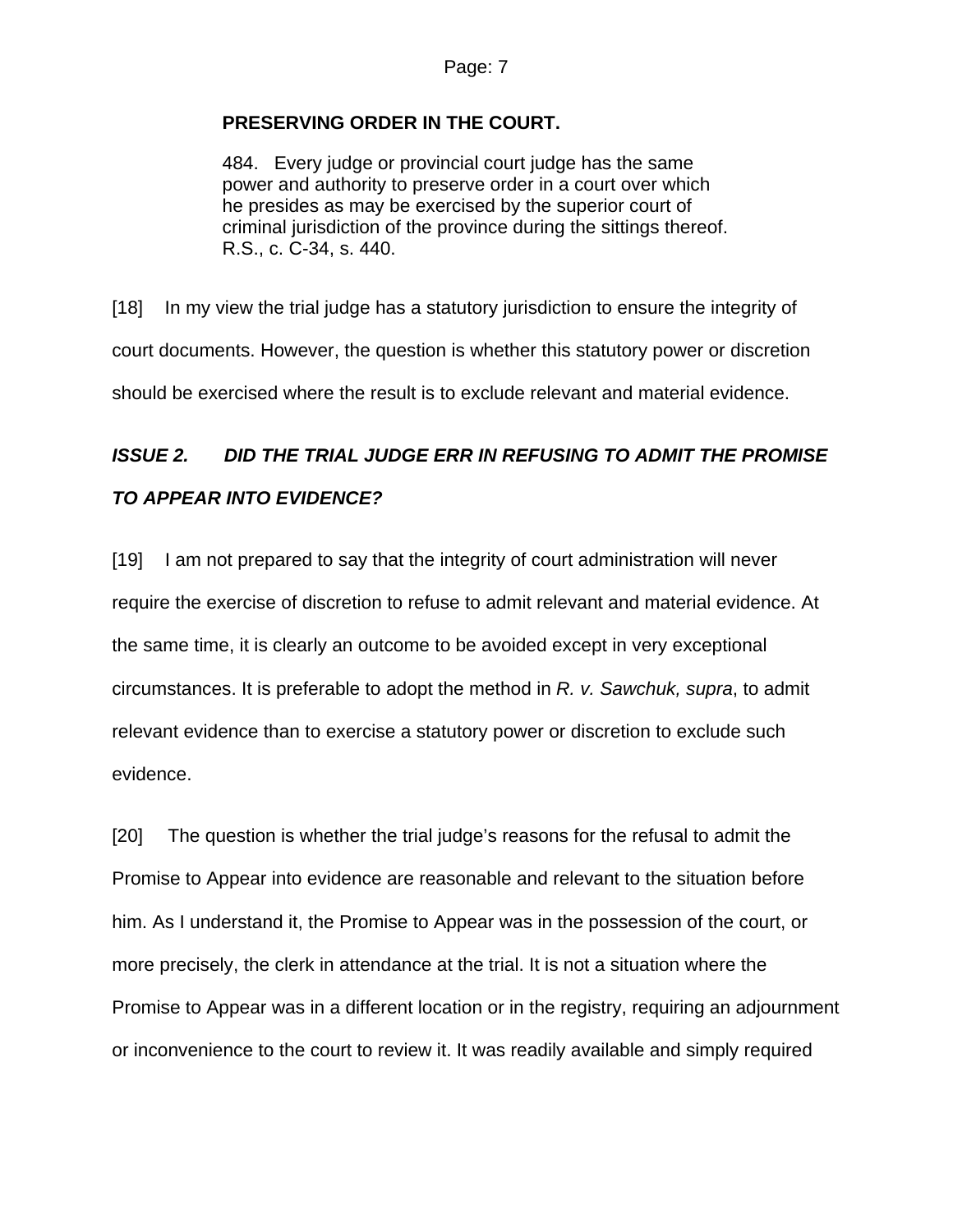### Page: 8

that the original document be handed to the trial judge. I will comment on the enumerated reasons for the trial judge's exercise of discretion as follows:

- 1. As I read the *Sawchuk, supra,* there is no necessity to place an exhibit stamp on the original Promise to Appear. The original Promise to Appear could remain in its original 99-00622/99-00622A file with either the clerk's notation that it was reviewed as part of the trial in the 99-00622A matter or, the trial judge could direct that a photocopy be created and an exhibit stamp be put on the photocopy. Hence, there should be no risk of misplacing the original document.
- 2. I fail to see how the integrity of the court administration of its files and documents is threatened by this procedure. It is not a case of the file being removed from the registry and taken by the Crown to another location. The file 99-00622/99-00622A remains in the possession of the registry or a clerk thereof who has taken the file to court in the same manner as all files are taken to court.
- 3. I do not see this as giving a preference to the Crown. The contents of the court file should be available in court at the request of the Crown, defence counsel, or a self-represented litigant. There may be a legitimate concern about documents being removed from the court or the registry but that was not the factual situation before the trial judge.
- 4. The fact that the certified documents could be obtained from the registry in a matter of minutes does not affect the common law right to rely upon original documents from the courts' own files. While it may be lack of Crown